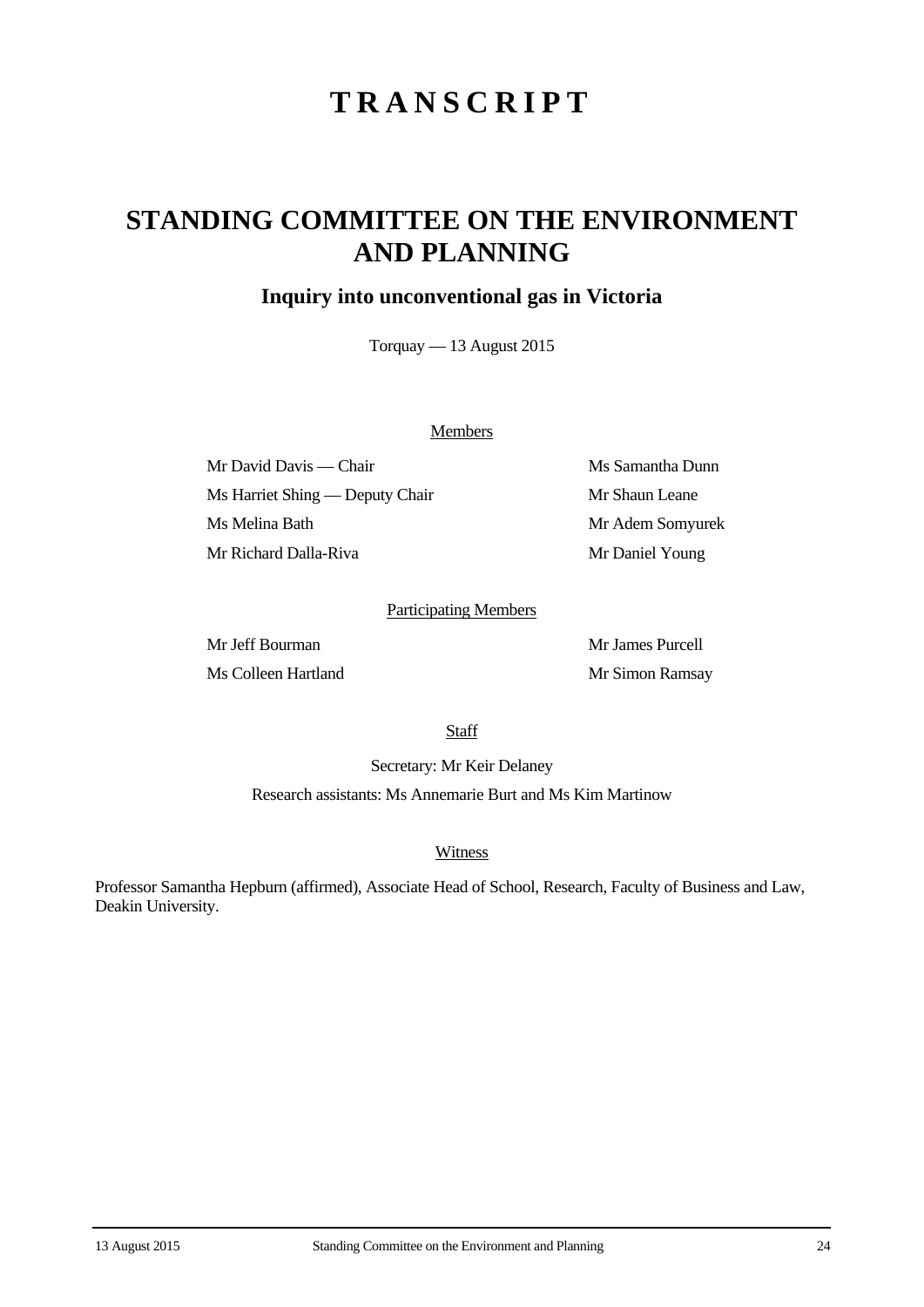**The CHAIR** — Professor Hepburn, I will ask you to make a short presentation, and then we will follow with some questions.

**Prof. HEPBURN** — I have a fairly detailed submission so I am going to focus on four core areas of community and environmental concern. I hope I have copied enough for you all; otherwise maybe if it is possible to just share briefly and I will send more around. The scope of this submission identifies four core areas, obviously on the assumption that there are existing reserves, or potentially future existing reserves based on the evidence that I have just heard. The first issue, and this is directly relevant to coexistence and resource conflict, is land access arrangements. This will touch on issues relating to the ownership entitlements that exist between private landholders and resource titleholders and how those arrangements might be better coordinated. I have articulated a number of areas of broad possible reform for the existing regulatory framework.

The first area is land access arrangement. The second is the scope of existing compensation entitlements for private landholders and the methodology for assessing and negotiating such entitlements and how to potentially improve that process. The third is a broader area looking at the nature and scope of resource conflicts. Now this is particularly obviously relevant to Victoria. Domestic and agriculture land usage is going to involve a range of conflicts if onshore unconventional gas or conventional gas progresses to a further extent. How do we better manage the process for future coexistence? Finally, the regulatory and policy safeguards needed to develop onshore unconventional gas exploration and development, and I am really talking about implementing new regulatory tools — a shift in the way in which we evaluate this process. So consideration as to how we might better monitor, enforce and consider impact-mitigation responses. The overriding issue too is to take account of the internationally recognised principles of ecologically sustainable development.

I am just going to mention some of the relevant concerns to these four areas. Obviously economic, social and ownership issues here. The fact that supply of gas from unconventional onshore sources in the eastern states has expanded to meet rising domestic and international energy needs. I think we can talk about gas as a transition resource in a carbon economy. We know that gas has significantly reduced emissions from coal. We have to appreciate the economic implications of potentially expanding if resources exist. There is also the issue of ensuring that the domestic price of gas remains competitive, and of course the federal energy white paper indicates that accelerating unconventional gas projects is one means of achieving this, absent of domestic reservation policy.

The importance of ensuring that we respond to the social licensing. This is crucial. This is hugely relevant for Victoria. We have already clearly mentioned that we have got a range of different sectors that would be impacted by an expansion of unconventional gas, so we need to make sure that the regulatory and policy framework is responsive to community expectations. How do we achieve this? Maximising community engagement and approval through introducing an optimal framework for information transparency — that is, communities must be given the opportunity not only to understand if the project is going ahead what the project is going to be, what the scope of the project might be, potential social and environmental impacts, but also to respond to those issues in a fair and reasonable and timely manner. We need to improve the regulatory framework to achieve all of those goals. We need to understand, to begin with, what our framework is. I have only got 10 minutes, so stop me —

#### **The CHAIR** — Keep going.

**Prof. HEPBURN** — if I get too bogged down. First of all, what I would like to say is that we need to understand that the existing framework is an interesting conglomeration of an inherited feudal system based upon obviously a constitutional assumption that the Crown is the ultimate owner of all land. Obviously the state in right of the Crown has vested subsurface resources into their ownership rights. That is a statutory vesting. Outsider of that we have got private landholders who retain ownership pursuant to common-law estates that have been issued by the Crown. We have got this interesting situation. Previously we could argue that we did not have so much of a concern relating to this sort of interface because we had reasonably segregated areas of mining, agriculture and private landholding. This is starting to change. Obviously we have got much greater information, and this has been particularly apparent with the unconventional gas expansion in other eastern states.

We now need to consider the interface entitlements, and that is basically access. So if you have a situation where the state has issued a resource title to a petroleum unconventional, or conventional, for exploration or production, effectively the licence is conferring upon the titleholder rights to explore for or extract, and that is a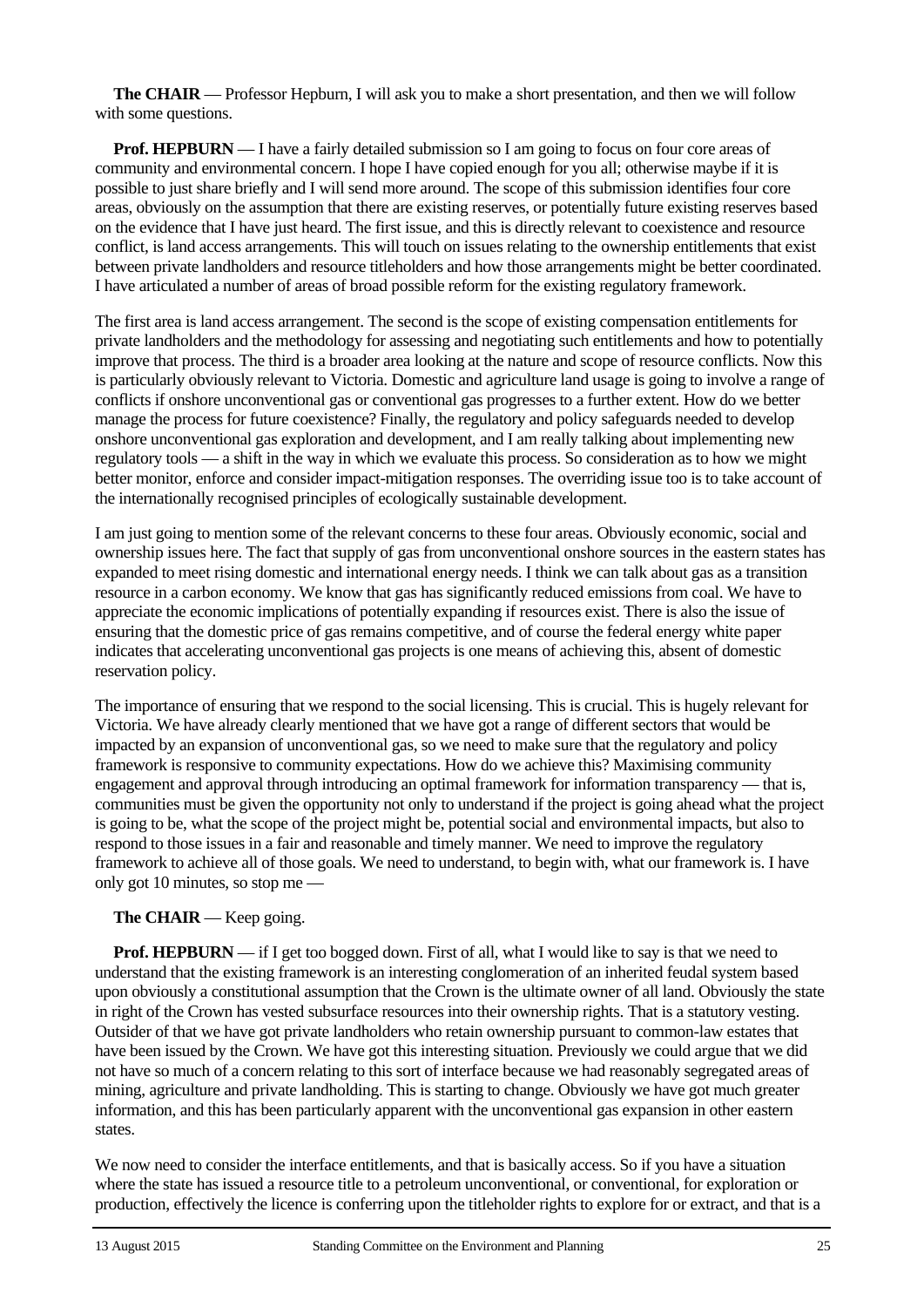product of those statutory vesting provisions, section 9 in the Mineral Resources (Sustainable Development) Act and section 13 in the Petroleum Act.

Then you have a situation where private landholders, and this is of course the product of the common-law framework, own the land. They have private autonomy, exclusivity in control of their land, a right to exclude that is the fundamental definition of a land ownership right. So you get this situation where under common law it would not be possible to disaggregate the subsurface resource from landownership because it would create chaos, because it is within the land and you have got a problem if you are saying that the surface estate owner has full control. That is the situation under common law. Statutes change that. What we need to do is make sure that the access entitlement arrangements, the interface arrangements, are properly regulated. Now my submission argues that they are not at the moment.

Because there is a lack of priority, the assumption has been that private landowners who have that control of the surface estate therefore are potentially able to veto. I would argue that that probably is not the case. We have a situation where — and the petroleum legislation does actually confer this — ancillary rights to do everything necessary to support the licence would probably include a right to access the resource. Indeed access is one of the fundamental ownership rights. Even if we would say that the entitlement to the resource is derived from a statutory provision, it is still a product of our constitutional framework. It is still a product of the Crown being the ultimate owner. It still means that the resource titleholder — the state or the petroleum company — has a right to access. If we work from that basic assumption, it is my submission that it is inappropriate to be talking about rights of refusal or veto, because it simply does not work with our existing framework, and our existing framework is very difficult to change.

What is more appropriate is to talk about mandating negotiation — and I have argued this in my submission; I think it is an excellent way forward — to mandate conduct and compensation agreements prior to any access being exercised. You are not saying that one party has a greater right than the other, because you are actually trying to achieve a reconciliation between those two effectively conflicting ownership rights. The best way forward is to say, 'Right, in this situation what we need to do rather than have the flimsy situation that we have got at the moment' — for example, under the Mineral Resources (Sustainable Development) Act, where consent might be required, but if consent is not given, then the petroleum titleholder can simply go to VCAT. That gives the assumption to the landowner that they have some entitlement, which they actually do not have because the system does not support it. It just does not work properly.

It is far more effective to say, 'Right, here's what your right is, landholder. Your right is that you are entitled to enter into a mandated' — and let us use the language of Queensland, because it has been quite effective there — 'conduct and compensation agreement'. By conduct what we mean is let us define what is going to happen on the land. Assuming that there is a resource that needs to be accessed and explored for — developed — let us define what type of activities are going to be carried out, when they are going to be carried out, where they are going to be carried out, and let us also define the amount of compensation that would be available.

Given the kind of detailed submission on compensation I have provided, I am aware that I only have 10 minutes, and it is probably not far from lunchtime, but I am happy to go through that. The existing regime for compensation is inadequate as well. Queensland has — and I am using this as a comparative analysis recently undergone a fairly significant review of the compensatory regimes to expand the amount available for loss of amenity for surface estate holders, also to include legal costs associated with landholders wanting to get advice regarding perhaps the type of negotiation, the type of provisions that would be included and perhaps having someone negotiate for them on their behalf. I think that is crucial.

Obviously it is not possible to incorporate the value of the resource, given that the resource does not belong to the landholder, but what we need to do within this shared sort of arrangement is make sure that we understand that the landholder has ownership rights alongside the resource. So if you have got a surface estate industry that is significantly impacted, then that is something that needs to be taken account of. In the current framework there is no mandated requirement to enter into a compensation agreement. It may be something that goes before their cap. But say you did not have a compensation agreement, then the legislation only gives you three years, so it may well be that three years go by and then you do not have time to actually seek compensation, so that is not going to work either. This is why I think that problem with time would be removed if we mandated the entering into of an agreement and also expanded the categories of compensation that are available.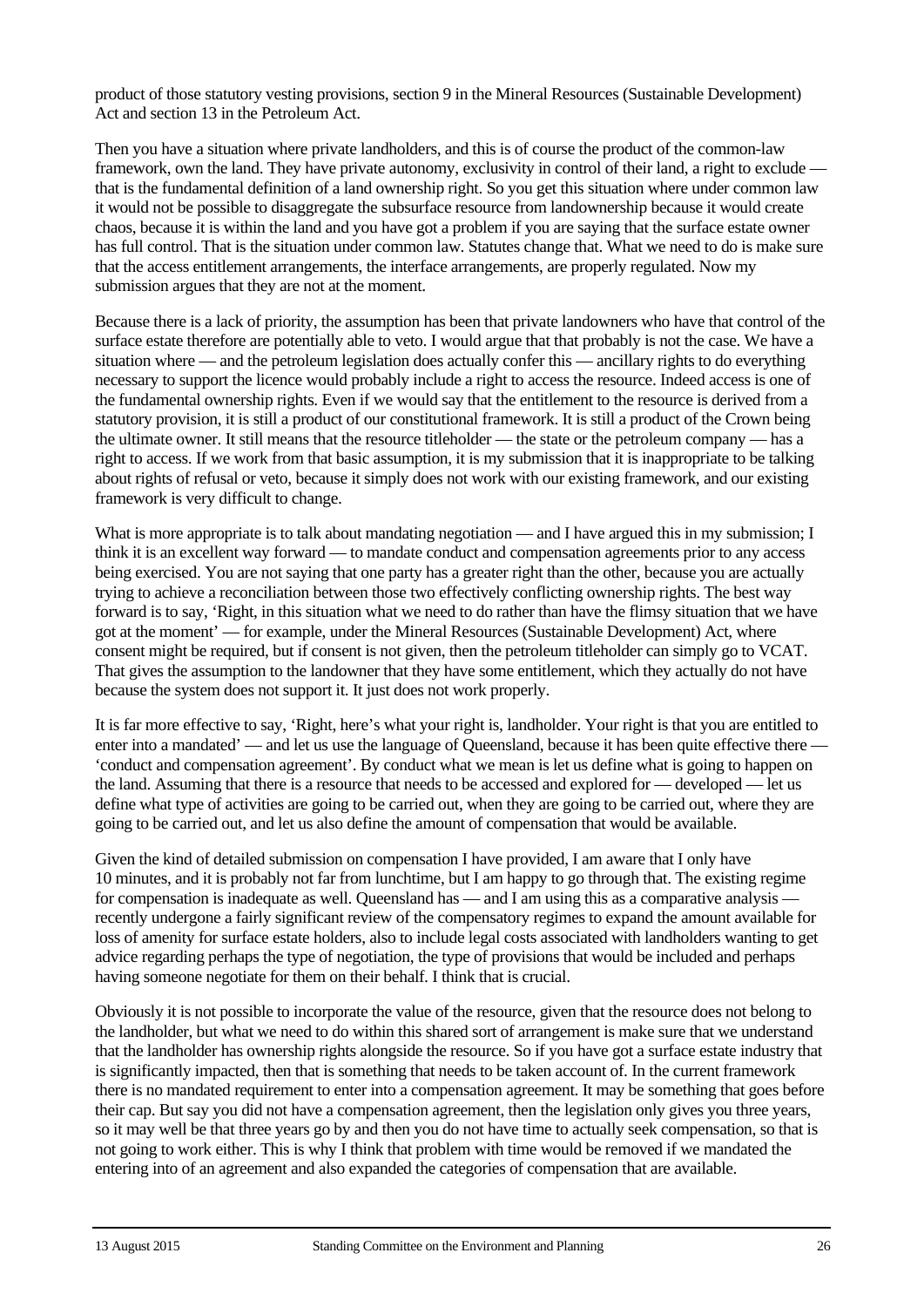I am just going to refer you, in particular, to my submission on compensation entitlements, which starts at page 34. There are some recommendations from the Victorian task force report, which was 2013, recommending increasing the upper limit of the compensation threshold from 10 to 20 000, plus CPI adjustments for loss of amenity. That is fine, but once again it is something that we need to take account of. Possibly we should not have an upper limit. Definitely if we are going to mandate compensation agreements, perhaps it is the sort of arrangement that could depend upon private negotiation rather than necessarily having an upper limit. I think that it is also important to make sure — and this is fairly clear in the mandatory requirements in the Queensland framework — that we separate out the conduct element from the compensation element so it is very clear what the different provisions are.

One more thing on compensation — this is at the bottom of page 42. It has been recognised in the Queensland land court that even if you do have a particular quantum of compensation within a conduct and compensation agreement, if the compensation extends beyond that, it is possible for a court to determine that further award of compensation be available — that is, it is not rigid. So we can bear that in mind as well.

Let us move on to the environmental assessment process. I just really want to mention in my submission the regulatory limitations. I think it is very clear that the existing framework is problematic. The regulatory limitations are on page 50 for the environmental, but I just want to go back to page 17. These are the reforms that I would love to see: the implementation of a single uniform legislative framework rather than bifurcating the framework with the Mineral Resources (Sustainable Development) Act and the Petroleum Act. I can understand a separation between on and offshore, but the separation between the Petroleum Act and the Mineral Resources (Sustainable Development) Act is unclear — —

#### **The CHAIR** — It is artificial.

**Prof. HEPBURN** — It is, I think, artificial. I do think that it just creates further confusion, which really is not needed, and it is a great opportunity to then create a single framework, and then move on to have the second ideal change that I would like to see: explicit unconventional gas provisions that deal with community engagement, compensation, environmental assessment, chemical bans, water assessment and hydraulic fracturing regulation. We could do that in the form of a code. New South Wales has a hydraulic fracturing code, a well integrity code and a land access code. Codes are quite useful. They have two purposes: one is that they can mandate required shifts in behaviour; and two is that they can set out aspirational standards which companies can move towards. I think that is a very effective means, rather than perhaps trying to put it in some sort of discretionary provisions, so I think codes would be very effective for achieving those goals.

I have clearly mentioned a detailed land access code with mandatory and aspirational best practice requirements. I have mentioned the mandated conduct and compensation agreements. It is very important to implement mandatory environmental impact assessment for all CSG, shale and tight gas projects, which takes account of principles of ecologically sustainable development. We cannot ignore the fact that we are considering all of these issues in the context of climate change, so gas and fugitive emissions and so forth are still going to be relevant, and I think it is really important to create an optimal regulatory framework that takes account of these globally important concerns, so I would really like to see that.

We also need to be aware of the fact that the national environmental legislation, the Environment Protection and Biodiversity Conservation Act, only applies to coal seam gas, not shale. It only applies to water resources relevant to coal seam gas, so that trigger will not have an application if we are dealing with an impact on shale, so that makes it even more imperative for the Victorian framework to be optimal in that regard, particularly obviously respect to environmental review.

I will just briefly mention the regulatory limitations, which I have outlined on page 50 of the existing framework. I think we can see that under the existing framework for environmental review, you can go into the planning or the Environment Effects Act. In effect if you are going under the Environment Effects Act, you are not going under the Planning and Environment Act. The Environment Effects Act will apply in essence if the minister declares a project to constitute a public works that has a significant effect on the environment. The problem with the Environment Effects Act has been well documented, but let us mention again. It is patently inadequate. It is discretionary, non-binding, has an infrequent application to petroleum projects, and the approval process can often contain little more than bare environmental evaluation.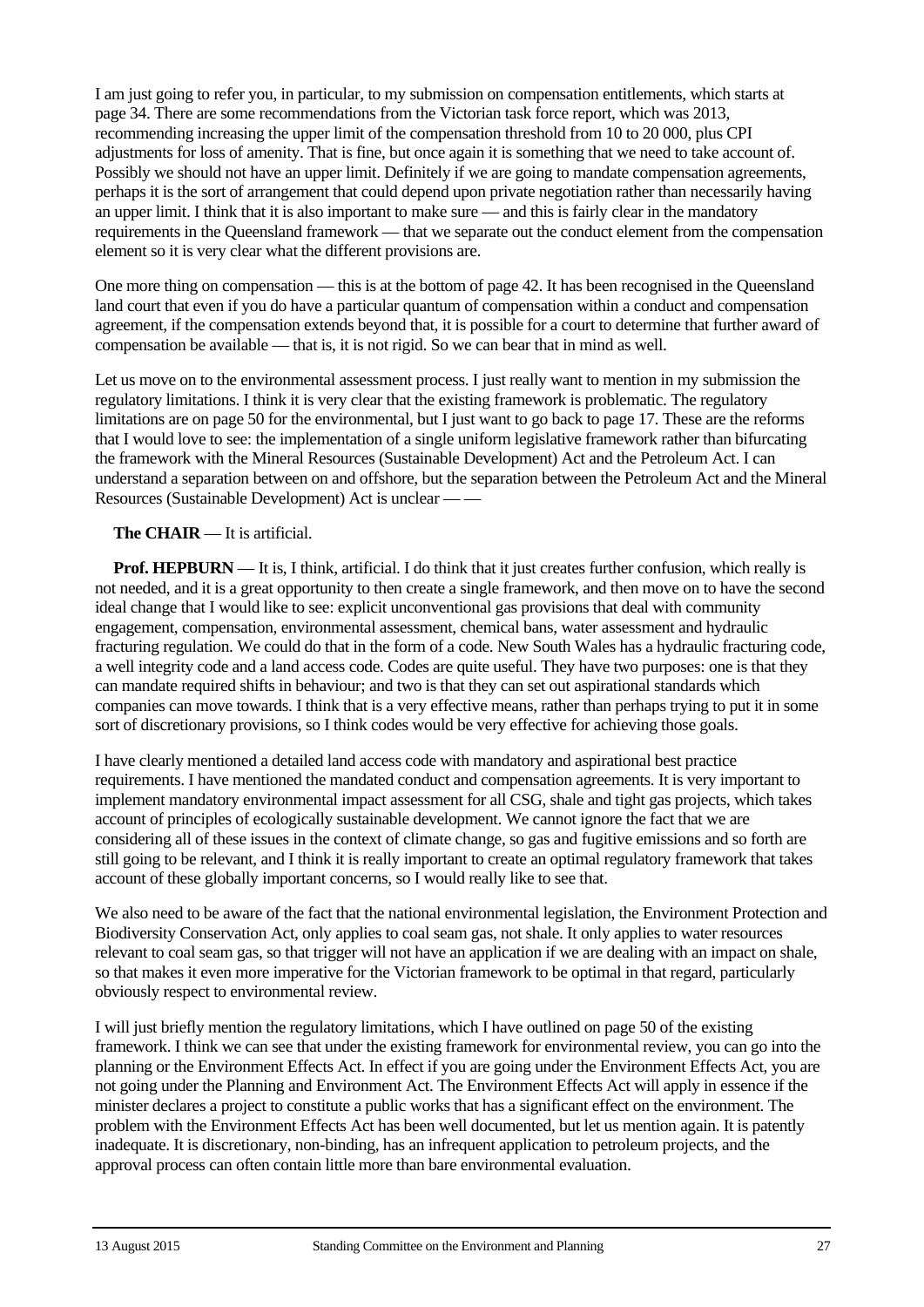The environmental management plan that operates under the planning act is more of an administrative than a substantive impact analysis. The framework lacks a strategic transparent compulsory assessment process. This is the type of situation that requires cumulative review. You evaluate the cumulative risks of adverse environment impacts and make sure that the framework supports this. This is crucial within the context of unconventional gas.

It is very disturbing that we do not have an informed environmental review process that is capable of responding to that, given the potentially catastrophic environmental implications. I use the word 'catastrophic' in inverted commas, but potentially if we do not take a cumulative strategic approach to impact analysis — —

We have talked about water contamination, we have talked about seismicity, we have talked about the fugitive emissions that could happen and we have talked about wastewater. These are very important and a huge opportunity to make sure that we adopt a framework that is the best not only nationally but that potentially has strong international signals as well.

I would say with regard to the environmental process that the Victorian task force report went some way. Recommendation 4 suggests an independent water science committee chaired by an independent eminent scientist who would oversee a water science and monitoring program and provide independent advice on water quality and other environmental issues. That would be crucial. Obviously that is going to require amendments to other legislation. There is going to be a need to take account of the potential to issue a separate water licence. I am sure you have had submissions regarding the water impact so I will not go too far on that. What I would like you to take away is this business of having a discretionary ad hoc approach to environmental review in this context. It simply is unsatisfactory, particularly if the onshore gas development is going to expand at a reasonably rapid rate. I think that is all I would like to say. I will just make sure that there is nothing else that I have not crossed that I want to mention.

**The CHAIR** — Professor Hepburn, I would say that there is a huge amount in your presentation.

**Prof. HEPBURN** — Yes, there is.

**The CHAIR** — I note another submission to the inquiry from the environmental defenders office that covers some of the same terrain. However, I might say that yours puts this in a very important context. If I can attempt to strip this down into a very short summary, we have a common-law right that comes through into landownership but overlain with an old feudal system that actually vests the power via statute in the Crown in this case. All minerals in Victoria, as in other Australian states, are owned by the commonweal, the state. It seems to me the essence of some of the points that you make, and I will come to the environmental regulation points later, is that there needs to be some improvement in mechanism and some greater clarity. Without indicating my own view, which is perhaps separate from the set of questions that I am going to ask you, it seems to me that any process where you gave a set of veto or other rights to landowners or more stringent delay processes, more stringent compensation arrangements or more stringent requirements in terms of access, all are in effect — in a sort of law and economics sense, if I can give you a framework — a transfer of a partial or a full property right to that landowner. So we have two parts to a property right, an on-surface and an undersurface, and my concern — or one concern that has been put to me, if I can put it the other way — is that what you may be doing in giving those additional rights is to transfer billions of dollars worth of assets to individuals from the state.

**Prof. HEPBURN** — Yes. This is so interesting, because in effect what is happening as we see the mobilisation of resource projects across the world — and that is going to be covering areas that were previously, as I said, private land, so land that maybe had purely a domestic use — we are going to see a shift in terms of the type of entitlements that connect to private ownership. I think that is exactly what you are saying. We have always assumed that land carries with it rights to exclude and control, so does that mean — —

**The CHAIR** — But is that true in Victoria and other Australian states? We have always known in these states that land can be acquired by the state for public purposes. Mining in this state, for example, has an extremely long history, and it has always been understood, I think, that what is underneath is owned by the Crown and thereby by the people.

**Prof. HEPBURN** — Yes, it is interesting. That is possibly true. It is certainly true in terms of acquisition, and the other important thing is that the state constitutions do not have just terms.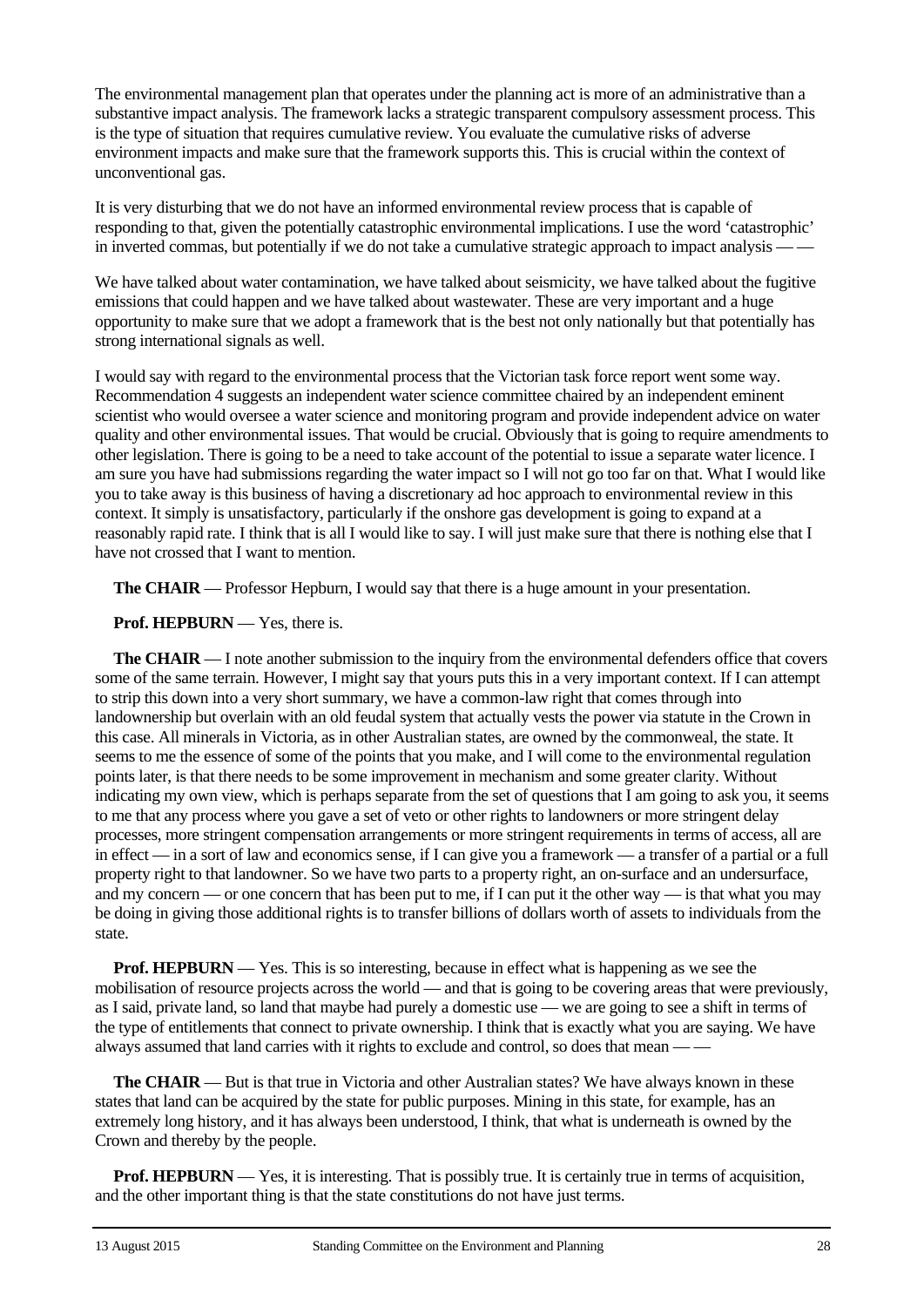**The CHAIR** — Or compensation clauses, yes.

**Prof. HEPBURN** — Yes. So that is why of course a lot of the vesting occurs at the state level and why the commonwealth cannot really step in. The state own the resource pursuant, as I said, to the vesting provisions. That is absolutely accurate. Certainly landowners had an understanding of that when those provisions were introduced. Bear in mind, for example, the geosequestration provisions were only introduced in Victoria in 2008, so landowners now do not own the resources and do not own the subsurface reservoirs for CCS injection either. That happened in 2008.

**The CHAIR** — I remember the bill.

**Prof. HEPBURN** — Yes. So it is possible that some people know, but a lot of people do not. I think a lot of people have assumed. There is that sort of perceptual bias perhaps that industries or whatever have had that they are allowed to continue to do what they have done for a long time and that any interference with their right maybe there is going to be some planning or environmental provisions and some sort of state regulatory provisions and council provisions that might apply, but beyond that any significant interference or diminution in the sorts of rights that they have — is something that they can prevent. In particular we know this from Lock the Gate. They can say, 'No, you can't come on my land. No access. This is mine. I control that process'. Really what I am saying and what you have summarised accurately is that that is not the case, that if we disaggregate the resource and we say, 'Right, this resource doesn't belong to you. It can't just sit in the land unable to be accessed or unable to be in any way explored'.

**The CHAIR** — It is in some other jurisdictions. In the United States, for example, there is a right and that right is an absolute right. You can say, 'I don't care what you offer me and what the circumstances are'.

**Prof. HEPBURN** — Excellent, yes, and that is probably a product of the fact that Thomas Jefferson got rid of feudal tenure, so there is of course no ultimate Crown ownership. It is an allodial framework, so the landowner is the absolute owner. So they are far more engaged in the process of creating a mineral estate than is the case here.

**The CHAIR** — A shift in that ownership or the veto right or an arrangement that actually saw additional capacities for landowners to mandate or require certain steps seems to me to be a transfer of value which could be a hundreds or thousands of billions of dollars windfall.

**Prof. HEPBURN** — Absolutely. I agree. It just comes down to — I definitely do not disagree with that — it is an economic transition and the question is: how do we best manage the fact that, yes, we have had the statutory vesting that has occurred for a long time, but it has only started to have a bit of an impact now perhaps with the expansion of unconventional gas, and we are seeing more people getting mobilised and concerned about the impact, and so how do we best deal with that and those sorts of resource conflicts?

**The CHAIR** — The absolutely final question is a simple one: is there some economic analysis of the advantages of a smoother set of procedures which might in the middle benefit everyone — clearer, sharper procedures that are better understood? Is there some work that we could look at to see the economic benefit of that perhaps to everyone?

**Prof. HEPBURN** — Yes. There is plenty of work on that, particularly in the United States, and I am happy to forward it to you. Stanford has done an excellent review. There is also work of course at the Marcellus Shale; it has a lot of academic discussions and reports. I can send perhaps some of the most pertinent ones to you from an economic perspective if you would like. Thomas Merrill has also done quite a lot of work on the economic review, but also looking at how to incorporate that economic perspective into regulatory tools. I am happy to forward that.

**Ms SHING** — I would like to pick up on a number of the elements of what you have talked about in referring to your submission directly and then also in answering a number of the Chair's questions. You have talked at length about economic benefit being conferred on individuals — and individuals might have a corporate identity or be an individual. I would like to get your perspective on how to reconcile, if at all, the disjunct between that conferral of economic benefit on the one hand with equitable considerations on the other hand around things which are not in and of themselves economic. In Gippsland, for example — an area which I represent, as does Melina — we have land-holders whose land assets are incredibly fertile. They have lived on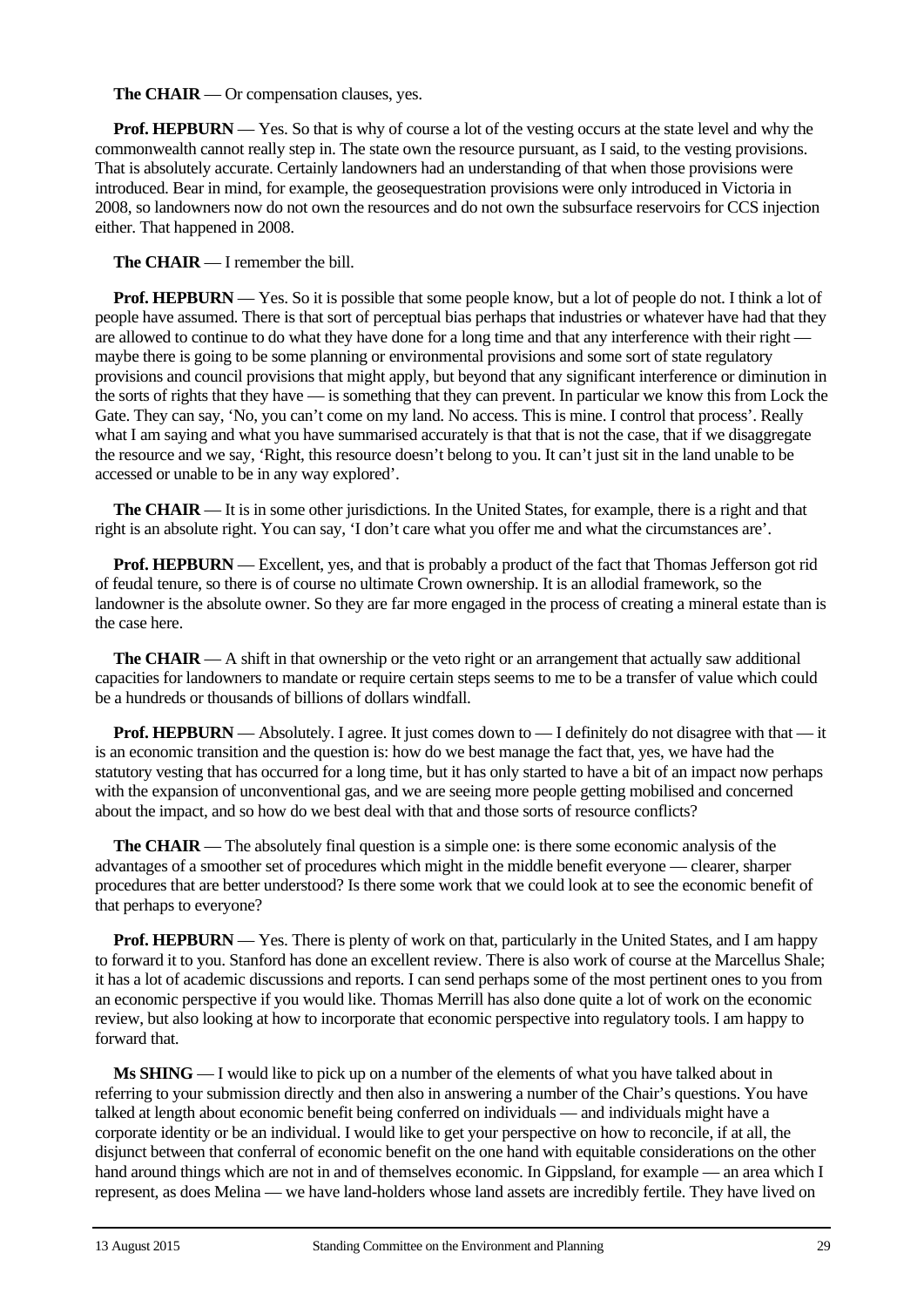the land for generations and generations. They have a very distinct connection with the areas that are now potentially the subject of applications for exploration and/or extraction.

One of the key things that has emerged in the course of the evidence that we have heard throughout the hearings to date is the disjunct on the one hand between the economic benefit and the drivers at that end involving everything from the regulatory perspective through to community engagement and consultation — or what the community perceives to have been a huge lack of community consultation in that instance — through to the equitable interests that themselves have a value, despite the fact that it is very difficult to quantify how in economic terms, because we are ostensibly talking about apples and oranges. How can a regulatory framework better accommodate the tension between those two competing interests insofar as they involve parties needing to concede ground?

**Prof. HEPBURN** — Ownership carries with it rights, and rights that accumulate. What you are effectively describing are ownership rights where the value has accumulated. Perhaps the land has become fertile and then the fertile nature of the land has meant that the agricultural activities that are conducted have progressed to such a state. I saw this in the Hunter Valley, because I did quite a bit of research up there. This has happened progressively over a period of time, so you have to accept that the value that ownership confers is not just about the legal entitlements but also the activities and the economic benefits that can flow from that. I think that is what you are talking about on the one hand, and then you are talking about the economics from resource extraction and production — —

**Ms SHING** — I am not talking about economic benefit on both sides as far as dollars are concerned. I am talking about the investment that people make often in rural land-holdings across many generations whereby an incursion upon that value that is held by a family or by a community constitutes to them a significant invasion upon an accrued right.

**Prof. HEPBURN** — Yes, absolutely. This is quintessential to ownership, particularly where gas conventional and unconventional gas in particular — might impact areas where often land has been held for a long time. Obviously that depends. You need look at the transfer and who owns it and so forth, but let assume that is the case. Then we have a situation where it is not just about the legal character of the rights but it is also what I would call a perceptual value.

It has accumulated over time, over different generations, and then it is almost, for want of a better word, an ideology that you have with the land, so that you connect to the land that you hold. I saw that very strongly in New South Wales. Then we have to accept that with the expansion — global energy demands, food security; we have got all these intersecting issues that are emerging — there will come a time when, despite the accumulation of those rights, there is going to have to be some reduction, because we have to accept that land increasingly is not just an ownership resource but it is also a habitat and essential to human flourishing. It is going to have to produce energy for us, for the world, and it is also going to have to produce food in areas where you have got all those intersecting concerns.

The \$64 million question is: how do we set up the regulatory framework that is going to be able to properly balance those issues without one taking precedence over the other? It is a difficult question. I have argued reasonably extensively that the existing framework does not work. Codes are far better, because they are establishing the gradual shifts and behaviour, distinguishing between mandatory and aspirational behaviours, and I think that is really important. So you can gradually see a shift in terms of what might happen in the future.

It is also very important to make sure that we adopt sustainable practices, because if land is going to be used in a range of different ways and we are going to attempt to accommodate potential resource conflicts, we have to bear in mind that everyone is going to want to make sure that the land is properly cared for and utilised in a sustainable way. We need to draw on the principles of ecologically sustainable development, the precautionary principle and intergenerational equity. These are crucial principles that are imperative in this context. Then we need to determine the appropriate compensation regime. Assuming we decide to go ahead with this, and this is obviously what we are talking about here —

**Ms SHING** — All predicated on that, yes.

**Prof. HEPBURN** — What sort of compensation should landowners receive who are impacted in this way? There is an enormous amount not just the direct financial impact but through the sorts of value impact that you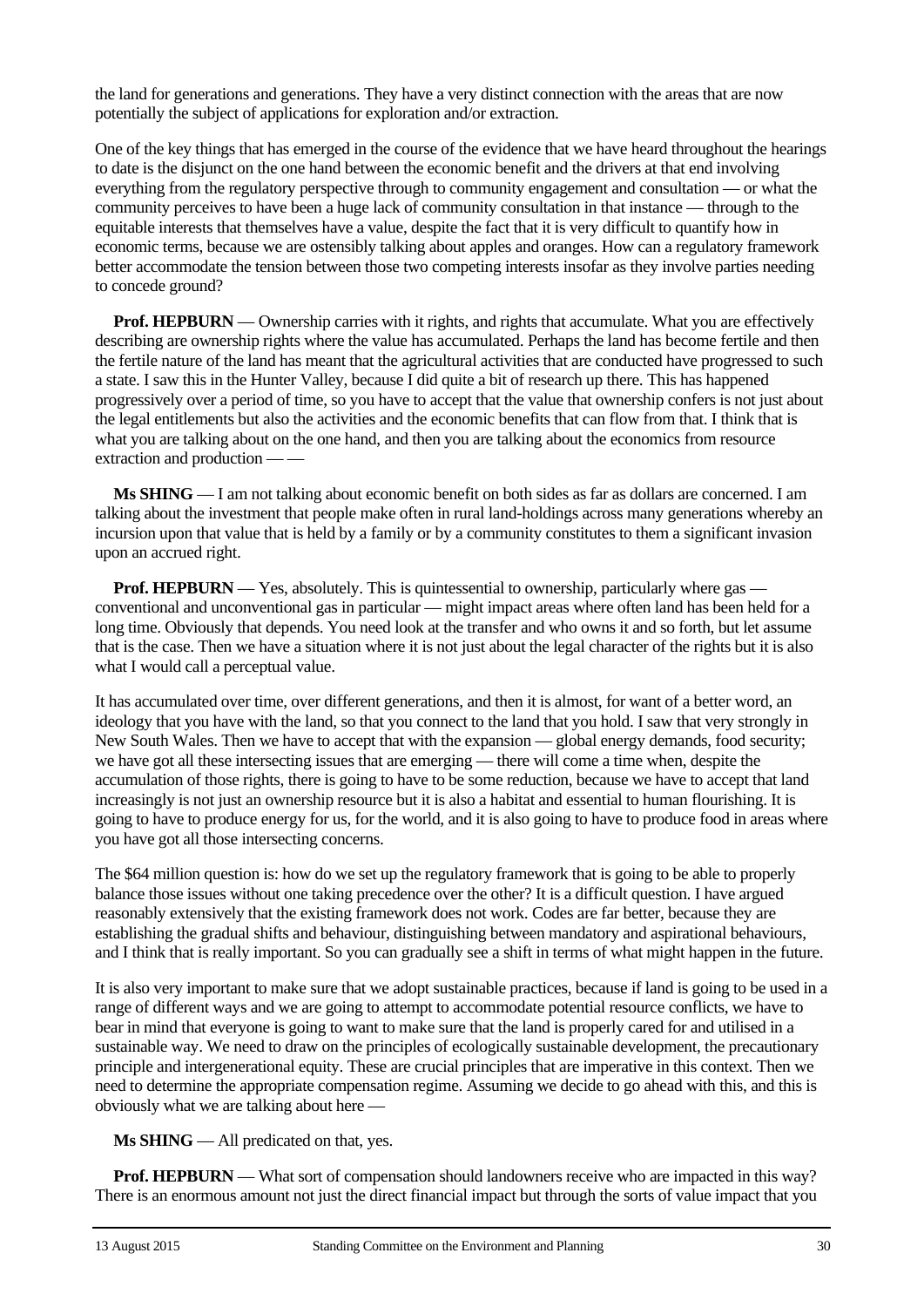are talking about that have been accumulated over generations. How do we take account of that? It is not just a financial thing. What we are talking about in terms of community engagement is critical.

**Ms SHING** — Disclosure as much as anything as well.

**Prof. HEPBURN** — Disclosure, and I think, as I said, a fair and reasonable involvement of community attitudes, perspectives and feedback. As Justice Button recently said in the Metgasco case in New South Wales, engagement does not mean persuasion. But it does mean involvement. It is incredibly insulting for people in that situation to be precluded from that process, so that is important. That is why I said social licensing. It is perhaps an overused term, but that whole concept of not just the legal framework and the legal entitlements but the social and community entitlements are crucial to mitigate and try and perhaps explain the progression and the impacts a bit more effectively.

**Ms BATH** — Professor, I realise that my years at university studying maths and science were wasted and that in order to go into politics I should have been studying law, so I am coming at it from a non-legal perspective. I have been thinking about a couple of things while you have been speaking. This is all hypothetical; this is the ifs we are talking about. If this was to go ahead and if we were to address the on-land farmers' rights and compensation, in terms of infrastructure there is often a lot of infrastructure that goes along with the building of mines. I am thinking in terms of community compensation as well because there is an overflow effect. It just does not affect 10 square kilometres; it can affect a greater area so I would like you to walk me through your conversation around framework, around regulation, around that sort of compensation.

**Prof. HEPBURN** — I am really glad that you raised that because it is very important to distinguish between private compensation, which is based legally upon the impact a project will have on the ownership entitlement, and community — we will not call it compensation; I think the task force called it Royalty for Regions revenue that is generated for community purposes directly from the project. That is crucial.

This is a broader component of what I would call environmental justice for communities that are impacted by mining projects. We can see this with the Hazelwood project. It is possible. There is a whole jurisprudence on the fact that communities can be more impacted by adverse environmental dangers and health impacts can potentially be increased. It obviously depends on the type of project and so forth. This makes it very important to make sure that community facilities and infrastructure, which is what I think you have been mentioning, are properly supported financially. That is probably the best way forward. So I would be a strong advocate for the Royalty for Regions program, which has been quite successful in Queensland.

Some of the problems have been administrative mainly — trying to determine what the appropriate project should be — but making sure that a component of the royalties that are generated from these projects are put aside strategically for health, education and community welfare.

**Ms BATH** — I have a supplementary question. On speaking with farmers and landowners in Gippsland and when I have been sitting around tables having conversations, they have a great concern around their land values if this was to go ahead and also the fact that when they purchased the land, say 10 years ago, there was no disclosure on the land agreement that there was a mining licence available on that site. Could you have a conversation around those sorts of issues?

**Prof. HEPBURN** — Yes, absolutely. Disclosure is very important. We have real problems here because landowners can buy land without actually knowing, because it is not mandated to be on the register. This is a regulatory failure. It is strong regulatory failure because our land framework, our registration system, is based on disclosure. It is based upon being able to search the record and find out what the encumbrances are. We do not have that and yet we are shifting towards, you could call it big data or whatever. We know there are changes with foreign investment and there is going to be a new land registry for there and so forth at the commonwealth level, so of course we would want to make sure that that sort of detail is available on the land registry. It is crucial to change that. It is incredibly unfair, I might add, that that has happened.

**Ms BATH** — The last thing I would comment on is that those trying to sell their land at this point would then face the opposite effect.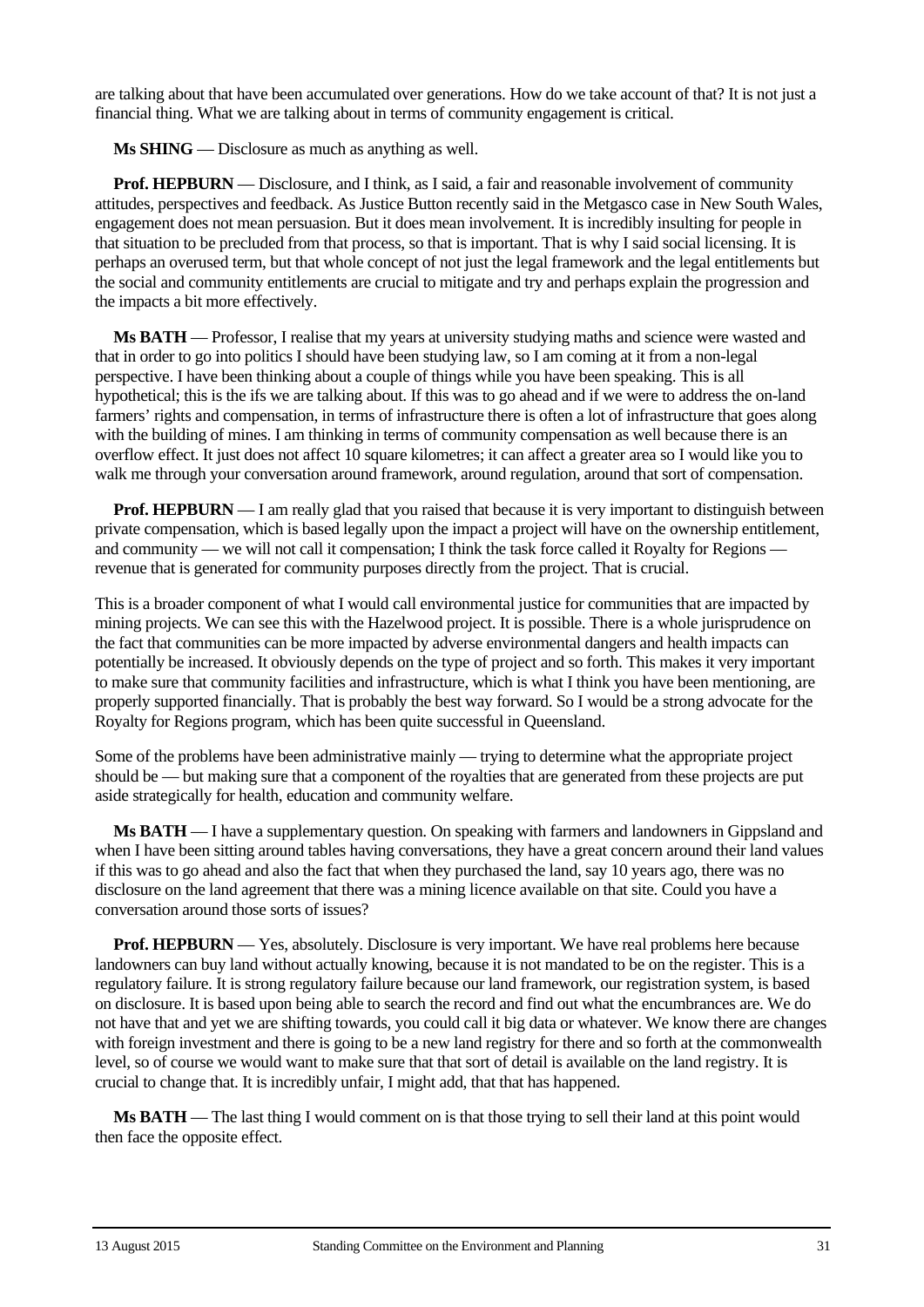**Prof. HEPBURN** — Absolutely. They have bought without knowing because it has not been available. You could say that it is their fault if they did not bother to check, but the point is that it was not mandated to be on the register.

**Ms BATH** — My final comment would be that potentially there may be people out there who are happy that this would be on the land and they would have ongoing rental, so there is a flipside.

**Prof. HEPBURN** — Yes. There is a flipside absolutely. The flipside of course is the economics that we were talking about before and what sort of entitlements do we confer on affected landowners? How do we calculate that?

#### **Ms BATH** — Thank you.

**Mr LEANE** — Thank you, Professor Hepburn, for the work you have put into the submission and also your suggested recommendations. With respect to recommendation 2, which deals with the implementation of explicit unconventional gas provisions dealing with community engagement, conversation and so forth, I find myself very attracted to this recommendation but at the same time I am not. This is because I am loath to take the onus off the prospector, as in the oil companies and the gas companies. In the paper we have had Lakes Oil saying they have invested \$80 million in Victoria under exploration but then if you want to spend \$80 million of the shareholders money or their money, whoever's money it is, you would have a business case that would actually explore the risks and I would think a huge risk is to be run out of the village by people with pitchforks and torches, figuratively speaking. Therefore we do not want to take the onus off those companies to actually do that work. We have had submission after submission about zero engagement with the villagers, figuratively speaking as well. You can comment on that if you like, but that is what I am wrestling in relation to that particular recommendation.

**Prof. HEPBURN** — I am glad you raised that because I think that point is a little bit too generic. Let me be explicit. I would not be seeking to do that at all. In fact I would like to accelerate the requirements for mining and petroleum proponents in terms of their engagement with landholders and with community. I mentioned — I think it is back slightly earlier, on page 3 — 'Maximising community engagement and approval is best achieved by introducing an optimal framework for information transparency', so they must reveal.

You cannot just say, 'This is what we are going to do'. It has to be, 'This is what we plan to do prior to approval. These are the expected impacts. This is the land that is going to be affected. These are the water resources we are going to use. This is the expected impacts that are going to happen at that early stage', so you can get involvement and feedback. As I said, it cannot be persuasion. Engagement does not mean making everyone agree, but it certainly means making sure that everyone has the opportunity to be properly and carefully informed. That obviously is relevant to the land register as well.

**Mr LEANE** — Thank you, Professor. Following up from that, in relation to full disclosure we have heard evidence that a lot of these are speculative. How do you reconcile full disclosure with the stock market and shareholders and speculation? We are hearing that you need some level of — I would not use the word 'secrecy' but you need some level of ensuring that your data, your information is not fully disclosed such that your speculative market may not want to co-invest.

**Prof. HEPBURN** — This is an interesting question and I have been asked this before. I sort of align it to something akin to a vendor's statement — everything that you know that is going to potentially affect the land and the environment with respect to that proposed project. To a certain extent a component of that will be predictive. You cannot necessarily know what might happen. However, if we are going to adopt a risk mitigation approach, then we have to be a bit critical in terms of that. That might impact upon, I suppose  $-\frac{1}{2}$ 

I think what you are saying is: how do we differentiate between confidential, secure information that should not be in the public domain? Presumably that information relates to the value and potential of the reserves, but then that might be something that we could differentiate with in terms of how that impacts on individual owners because presumably landowners should be privy to that information. I do not see why that would be a problem. Effectively what I am saying is differentiate the public from the private domain in terms of that type of information. There might be some capacity to say that. But then we have to be very careful, because we do not want to diminish the requirements for community engagement, because this has been the cause of so much angst. If I can go to the Metgasco case, that was an exploration for a conventional drill. If the company had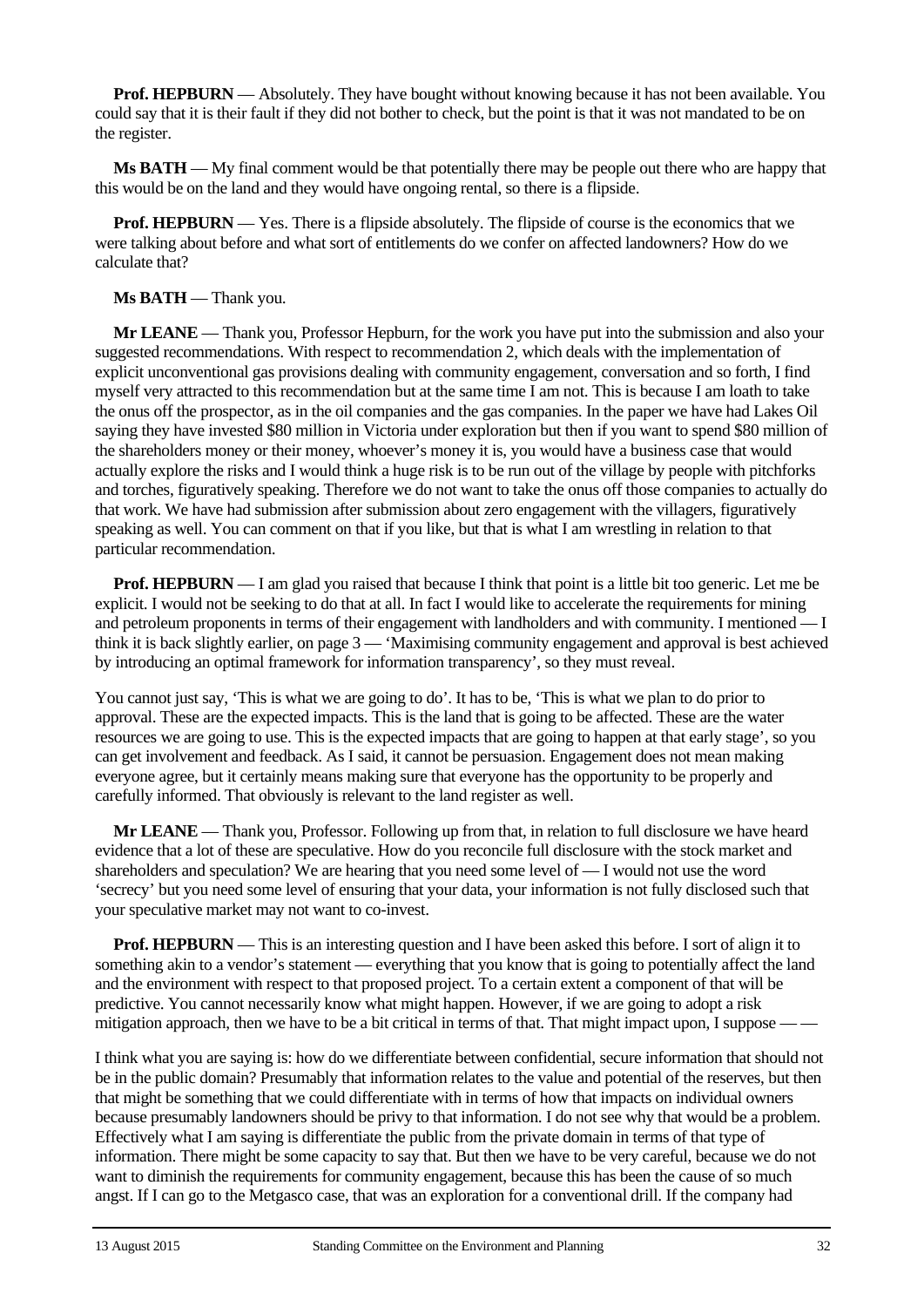simply provided clear information about the type of drill and the land areas that were going to be impacted and had engaged local groups and community action groups who were interested, then it probably would have prevented the minister getting involved and the huge reduction in their share price, so it works both ways.

**Mr DALLA-RIVA** — Just a quick follow-up question. Are there examples you are aware of where no matter what regulatory framework and no matter what processes are put in place, the social licence has just gone? That no matter what you do and what legal frameworks there are, no matter how much you put in place, the process is so far gone down the path that it does not matter anymore? Are there examples of that?

**Prof. HEPBURN** — Yes, I think that is right. We have a situation sometimes, and perhaps we alluded to this earlier, and it is the absence of that proper, effective, transparent information framework that has been a cause of this. People have perhaps been relying on inaccurate information or hearing what someone said at football training or at netball about what this is going to do without being able to access the information and accurate database themselves. That has probably been a product. Maybe it has been the product of media and so forth, and to a certain extent yes. But on the other side of it, people are concerned about impacts on their land, and rightly so. That concern is exacerbated when they feel like they do not know where to turn to work out what is going on, what the project is, what the potential impacts might be and what the regulatory safeguards are that have been introduced so that they can make sure that their entitlements are properly protected. It has been something that has been a bit of a juggernaut, and I think that that is correct.

We have a situation where because that has happened in certain areas, people are simply unable to accept it. I saw that in the Hunter Valley. It is a huge issue. If it gets to that point, then it is very difficult to introduce any regulatory framework that is going to have an effect. We have seen in New South Wales layers of regulation being introduced which is still not necessarily having the desired effect. I think that is a concern.

#### **Mr DALLA-RIVA** — Thank you.

**Ms DUNN** — Thank you, Professor, for your submission. I want to go to the matter of compensation, because you talked about the regime being inadequate and talked about a couple of things that perhaps could be included — loss of amenity and legal costs for advice. We have had submissions from people who are making a living off the land around the impacts on property value and scenarios around that — the fact that it can affect the equity in their property and in terms of tipping the balance in terms of their mortgage on that property. Would you see that that area should be explored in terms of a matter that should be considered under a compensation arrangement?

**Prof. HEPBURN** — Yes, definitely and categorically. You can hear different perspectives — I have heard some farmers say that the land value has increased in Queensland, but that is of course because of the mandated conduct and compensation agreements which guarantees compensation payments, which we do not have in the Victorian framework at the moment. It is a bit parochial to simply be focusing on the direct impact that a particular drill might have when it is quite clear that it can have cumulative impacts — the impact might not be known for a while, particularly, for example, if it is impacting on a groundwater aquifer and whether the groundwater aquifer is depleted, whether it can recharge, its connectivity with other groundwater aquifers and all sorts of issues, which are beyond the scope of my paper.

Then there is the fact that you might not know when you are entering into a mandated conduct compensation agreement what impact that access is going to have on your surface industry. You can predict — it is predictive — but you may not know, which is why I said that the agreement itself is not going to be rigid. A land court could still come in and say that the agreement really could not have contemplated the extent of the impact, so it can go outside the agreement. That jurisdiction has been clearly established in Queensland and I think it probably should be a component, or certainly mentioned, if there were reforms to the legislative framework.

Yes, to go back to your original question, it is very important to take account of value, but that is going to be predictive again. I am trying to answer it, but I am trying to say that if that is not incorporated within a mandated compensation agreement, it could nevertheless still be captured outside of that if the prediction proved to be inaccurate.

**Ms DUNN** — You talked about some principles around the assessment process and talked about ecologically sustainable development, intergenerational equity and the precautionary principle as being part of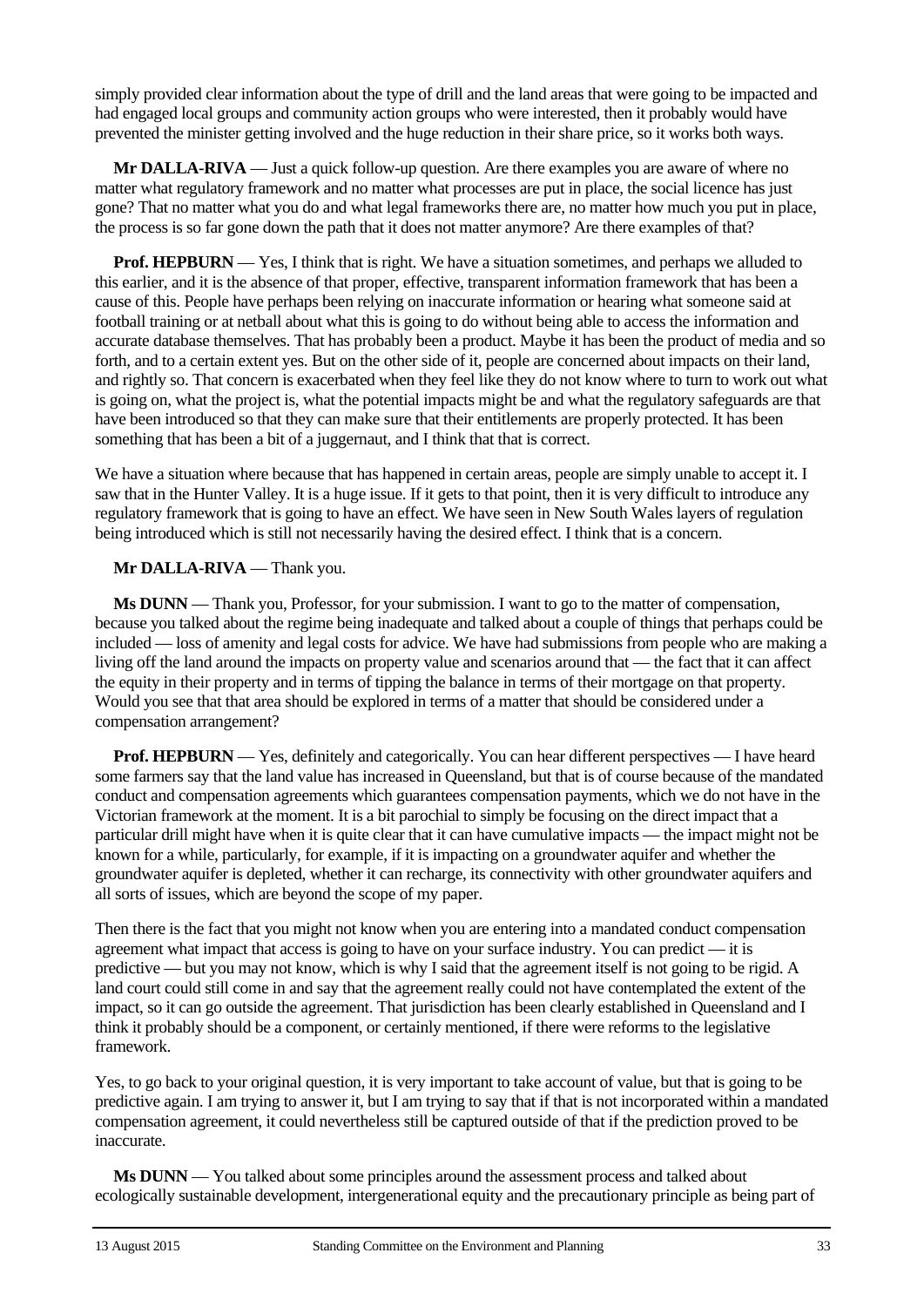those considerations. What I am interested in exploring further is, as part of those principles and making an assessment, should the impact on local industries and the net impact on local economies be part of that assessment process and, flipping to another element in the triple bottom line, should the impact on community cohesion be part of that assessment process? The second part of that is: how do we get rigour into that assessment process, because we know often that when you are buying consultancies, you are paying for the answer you want, so where is the rigour in all that?

**Prof. HEPBURN** — There are two components to that question. The first component is that I would argue that the principle of intergenerational equity would require you to take into account existing businesses and industries, because that principle is quite nuanced but it effectively requires you to consider activities today to take care of activities of the future. It does implicitly assume sustainable practices and that we understand that land is a habitat. Land needs to be used so that it can continue to sustain future generations, but the current generation is something that comes within the ambit of that principle, and that is the principle of ecologically sustainable development. So I do not think that we are taking proper account of all of the elements of that effectively enough. That is particularly crucial for this area, and I have put that in as one of my ultimate optimal goals.

The second element that you mentioned related to — —

**Ms DUNN** — Community cohesion.

**Prof. HEPBURN** — Community cohesion, exactly. That really comes down to — and this is a study that just came out of Harvard — an awareness that ownership of land carries with it responsibilities; that you do not live in a vacuum, you are a component of a community; and that the land, particularly in rural areas, is a component of the habitat where you live and contributes to industries that thrive on that land. That is also a component of the principles of ecologically sustainable development, and that is starting to be something that is recognised and has strong recognition in the United States, and I would argue it should also be applied here.

It is probably going to be the courts that are going to be moving that forward. I mean we have seen obviously the Federal Court recently with the Adani mine starting to say, 'Well, hang on, these sorts of principles might be relevant to the national environmental legislation.'. In terms of the domestic environmental legislation, in terms of state environmental review, we cannot have a framework where we simply have — —

That is right, the other point that you mentioned was that you have environmental approvals that do not have independent — and there is a potential for conflict. That has to be removed, because it must be. You can see obviously within the national harmonised framework that that quality of independence is crucial and getting in independent experts that are not paid by mining or petroleum proponents but have that independent connection and are capable of providing an expert and neutral opinion on those review processes. That is a crucial element of a revised framework as well. Thank you.

**Ms DUNN** — Thank you very much.

**Mr RAMSAY** — I appreciate that time is against us, so I will try to make this as quick as possible.

#### **Prof. HEPBURN** — Sorry.

**Mr RAMSAY** — It is not your fault. It has been a very interesting piece of evidence. In a past life I was involved in representing farmers and access rights, and I am reminded of the north–south pipeline which was under the pipes act and also the Sugarloaf connection where there was an agreement between the landholder and the government at the time in relation to access and compensation. The Minerals Council of Australia and the NFF had an engagement code in relation to access and compensation for mineral sands and others. You are indicating a preference for a more robust regulatory framework for that access and compensation process. Are you restricting it to onshore coal seam gas extraction or do you see it as covering minerals, petroleum, pipes and other things under certain other acts where there is a much more robust regulatory framework to have agreement about access, compensation and other things for landholders?

**Prof. HEPBURN** — Yes. That is interesting. At the moment I would be restricting it to onshore gas development, because that is what I have been focusing on. That does not mean that it may not necessarily have suitability in terms of other elements of onshore development, but certainly with gas projects and with the